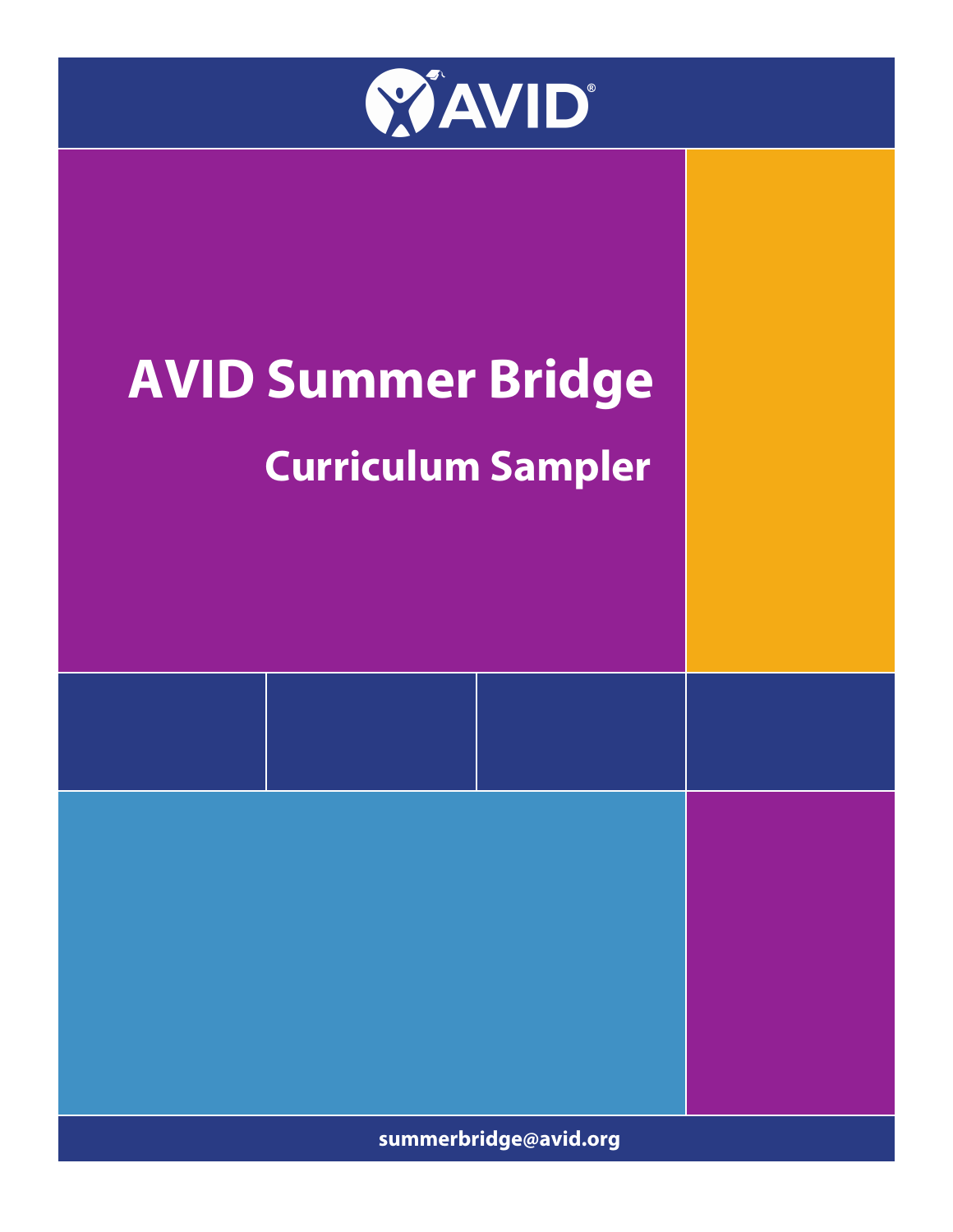## AVID Math Summer Bridge Program

# ALGEBRA READINESS



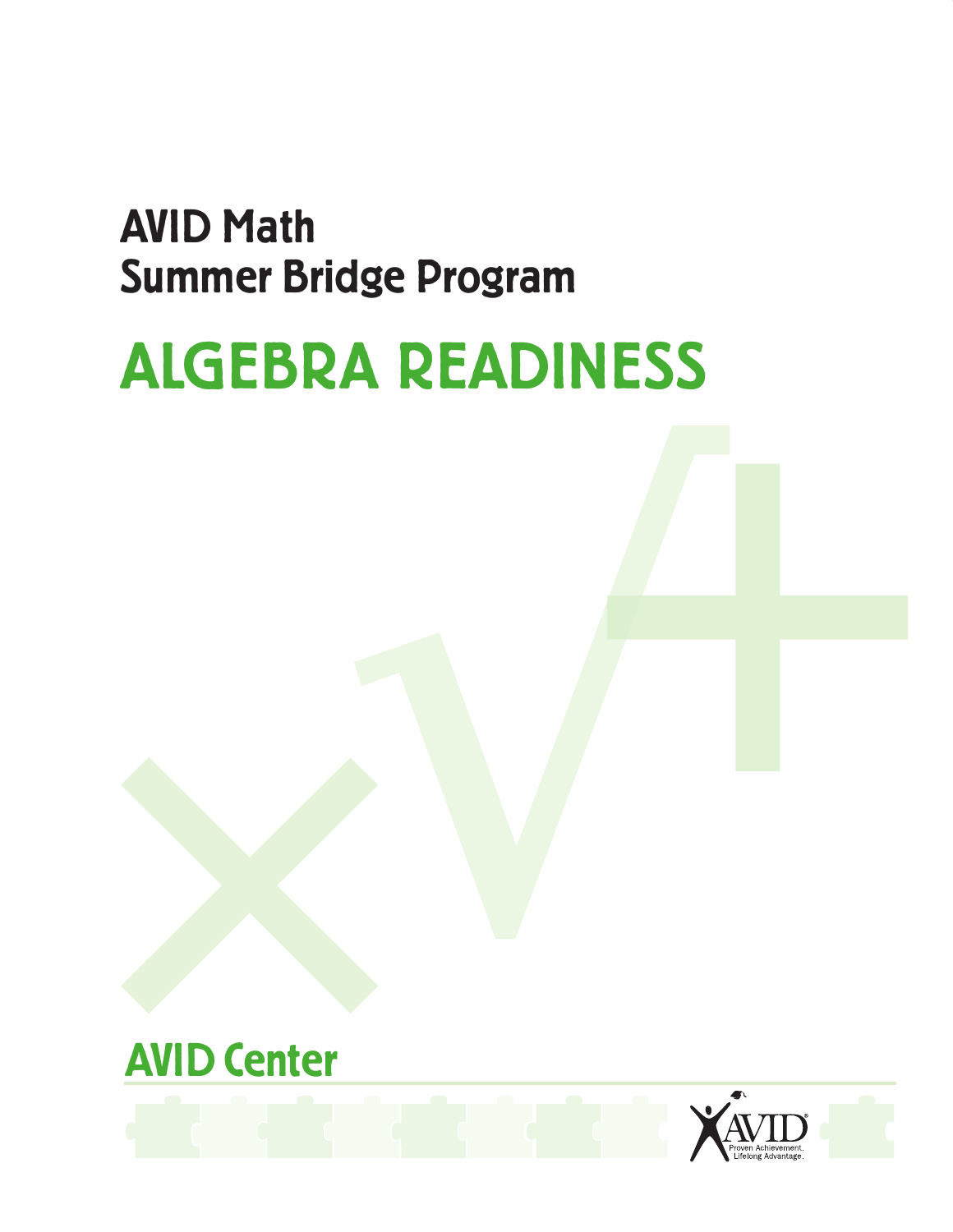## TABLE OF CONTENTS

#### UNIT 1:

| Vocabulary:                                |
|--------------------------------------------|
| The Importance of Official Math Language 4 |
|                                            |
|                                            |
|                                            |
|                                            |
| Birthday Human Number Line Challenge  17   |
|                                            |
|                                            |
|                                            |
| Brain Break: Stand Up and Be Counted 25    |
| Guild Challenge: Calendar Math  26         |
|                                            |
|                                            |

### UNIT 2:

| <b>RATIONAL NUMBERS: FRACTIONS  31</b>         |
|------------------------------------------------|
|                                                |
|                                                |
|                                                |
|                                                |
| Fractions: Cornell Notes  40                   |
| Teach and Go Activity, Part 1  43              |
| Guild Challenge: Multiplication Team Relay  46 |
| Teach and Go Activity, Part 2  50              |
|                                                |
| Guild Challenge: 5-Minute Madness  52          |
|                                                |
|                                                |

#### UNIT 3:

| <b>RATIONAL NUMBERS: SQUARE ROOTS 57</b>      |
|-----------------------------------------------|
|                                               |
|                                               |
| Modeling Squares and Square Roots:            |
|                                               |
|                                               |
| Guild Challenge: Square Roots Number Line  72 |
| Reflection: Squares and Square Roots 74       |
|                                               |
|                                               |
|                                               |
| Guild Challenge: Crossing the River 81        |

## UNIT 4:

| <b>RATIONAL NUMBERS: INTEGERS  83</b>       |
|---------------------------------------------|
|                                             |
|                                             |
|                                             |
|                                             |
|                                             |
|                                             |
|                                             |
| Guild Challenge: SWAT Take 2 – Integers 101 |
| Reflection: Learning Log  103               |

#### UNIT 5: ALGEBRAIC CONCEPTS: TRANSFORMATIONS AND EXPRESSIONS 105

| Transformation Exploration, Part 1 109 |  |
|----------------------------------------|--|
|                                        |  |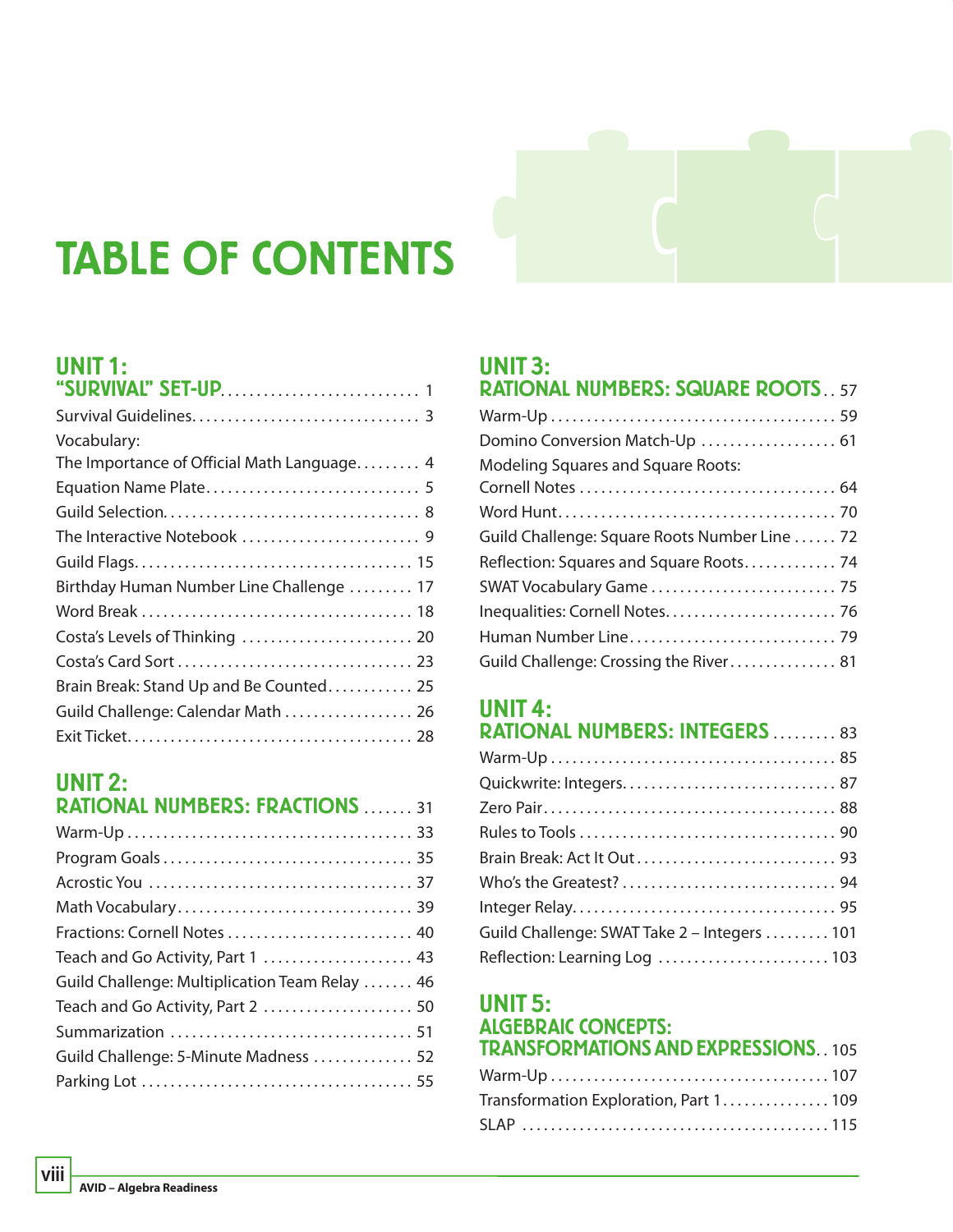

| Transformation Exploration, Part 2. 116  |
|------------------------------------------|
| Transformation Exploration:              |
| Card Sort and Summary 123                |
| Expression-Problem Match  128            |
|                                          |
| See-Run-Do: Introduction to Algebra  133 |
|                                          |

### UNIT 6:

| <b>ALGEBRAIC CONCEPTS: EQUATIONS 139</b>          |
|---------------------------------------------------|
|                                                   |
| Combining Like Terms 143                          |
|                                                   |
| Brain Break: Last Detail  147                     |
| Putting It All Together 148                       |
| Modeling Solving Equations: Cups and Counters 151 |
| Brain Break: Show Me Your Groove 156              |
| Guild Challenge: Balance 157                      |
|                                                   |

#### UNIT 7: ALGEBRAIC CONCEPTS: FUNCTIONS.....163

| Student Guided Practice BINGO  167   |
|--------------------------------------|
| Guild Challenge: Back to School  171 |
|                                      |
| The Function Machine  175            |
|                                      |
| Brain Break: Team Huddle  184        |
| Set the Table, Part 2  185           |
|                                      |

#### UNIT 8:

| <b>ALGEBRAIC CONCEPTS: SLOPE187</b>         |
|---------------------------------------------|
|                                             |
|                                             |
|                                             |
|                                             |
| Ghosts in the Graveyard Slope Practice  202 |
| Guild Challenge: Concentration  207         |
| Graph Interpretation  209                   |
|                                             |
|                                             |
| Reflection: Learning Log  215               |

#### UNIT 9: ALGEBRAIC CONCEPTS: LINEAR EQUATIONS . . . . . . . . . . . . . . . . . . . . . . . . 217

| 4-Corners Card Matching 221                     |
|-------------------------------------------------|
| Guild Challenge: 4 Corners  227                 |
| Brain Break: Like Things  232                   |
| Forms of Linear Equations: Cornell Notes  233   |
|                                                 |
| Systems of Linear Equations: Cornell Notes  249 |
|                                                 |

#### UNIT 10: ALGEBRAIC CONCEPTS: **SYSTEMS OF EQUATIONS..................255**

| Parallel and Perpendicular Lines  259      |  |
|--------------------------------------------|--|
| Connections: Transformations and Slope 266 |  |

**ix**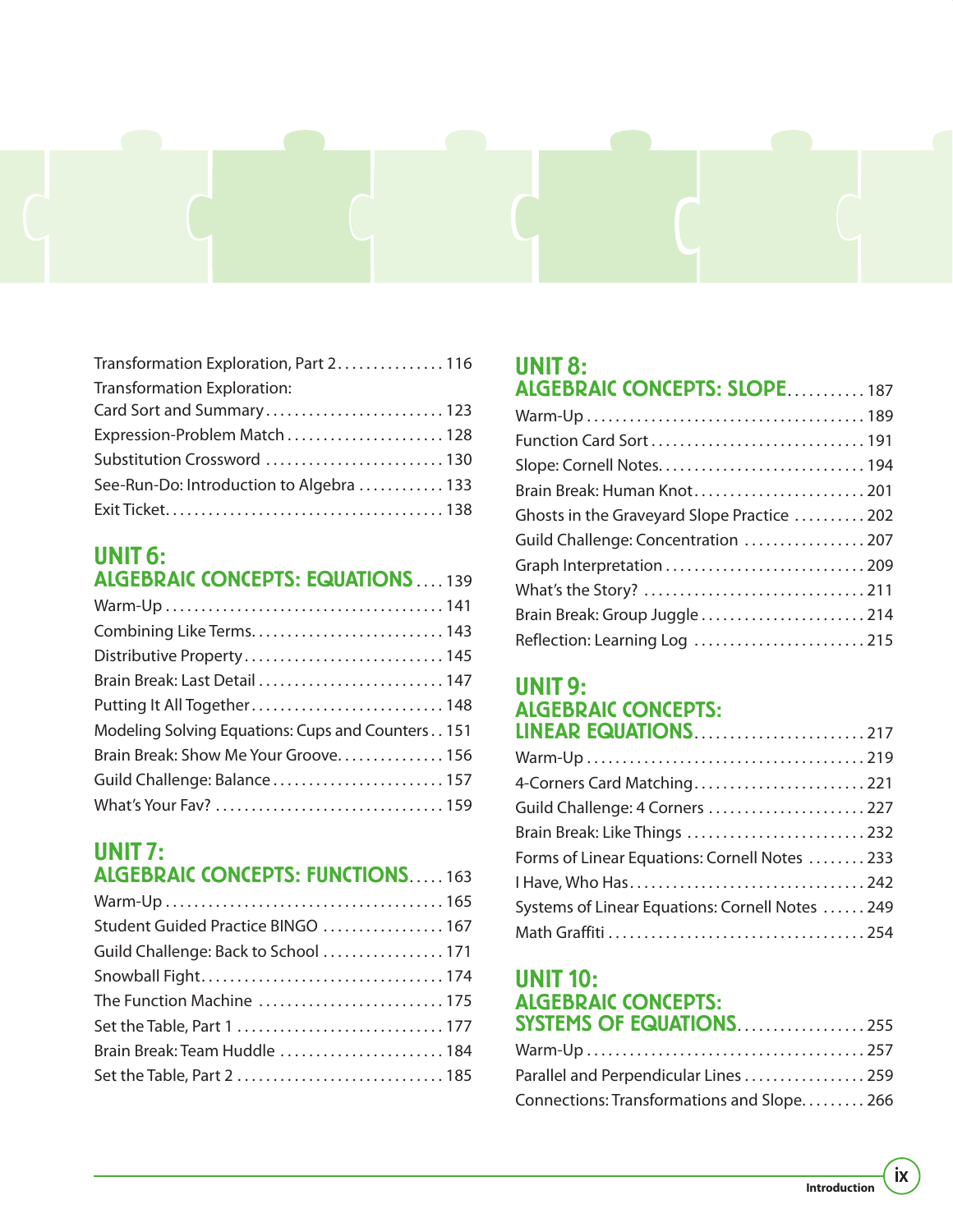| Brain Break: Hand Jive 269                       |  |
|--------------------------------------------------|--|
| Systems of Equations - Substitution:             |  |
|                                                  |  |
| Guild Challenge: Substitution Scavenger Hunt 277 |  |
| Guild Challenge: Quick Draw Vocabulary Hunt 286  |  |
| Systems of Equations - Elimination:              |  |
|                                                  |  |
| Guild Challenge: Systems of Equations -          |  |
| Elimination Trashketball 294                     |  |
|                                                  |  |

#### UNIT 11: **DYTHAGODFAN THEODFM** 207

| FIIIMUVRLMII IIILVRLI I 27/                   |
|-----------------------------------------------|
|                                               |
| Vocabulary Review: Back Me Up  302            |
| Sentence Frames: Squares and Roots  303       |
| The Pythagorean Theorem  304                  |
| Brain Break: Quick Energizer 306              |
| Pythagorean Theorem Practice  307             |
| <b>Guild Challenge:</b>                       |
| Distance on the Coordinate Plane 310          |
| Brain Break: Funny Fruits and Vegetables. 315 |
| Pythagorean Theorem Application 316           |
| Create Your Own Problem  323                  |
| Guild Challenge: Fraction Fun  324            |

#### UNIT 12: MEASUREMENT: GEOMETRIC SHAPES . . 325

#### UNIT 13: MEASUREMENT: GEOMETRIC SHAPES 359

| X-Games: Algebra in Geometry 363           |
|--------------------------------------------|
| Effects of Changing Dimensions 372         |
| Brain Break: Human Shapes and Letters377   |
| Guild Challenge: What's Your Grind? 378    |
| Volume of Pyramids, Cones, and Spheres 380 |
| Reflection: Concept Review  391            |

#### UNITS 14 and 15: CLOSURE AND END-OF-BRIDGE EXAM . . 393

| Vocabulary Conga Line 400            |
|--------------------------------------|
| Gallery Walk Review 401              |
| Brain Break: React and Act 403       |
| Bridge Commercial 404                |
| Thank-You Note 405                   |
| Brain Break: Partner-to-Partner  406 |
| Celebrate Good Times 407             |

## APPENDICES . . . . . . . . . . . . . . . . . . . . . . . . . . . . . . 409

| Appendix I:<br>Vocabulary Cards  410          |
|-----------------------------------------------|
| Appendix II:                                  |
| Vocabulary Activities418                      |
| Appendix III:                                 |
| Team-Building and Brain Break Activities  431 |
| Appendix IV:                                  |
|                                               |
| Appendix V:                                   |
| Handouts Index 442                            |
| Acknowledgments445                            |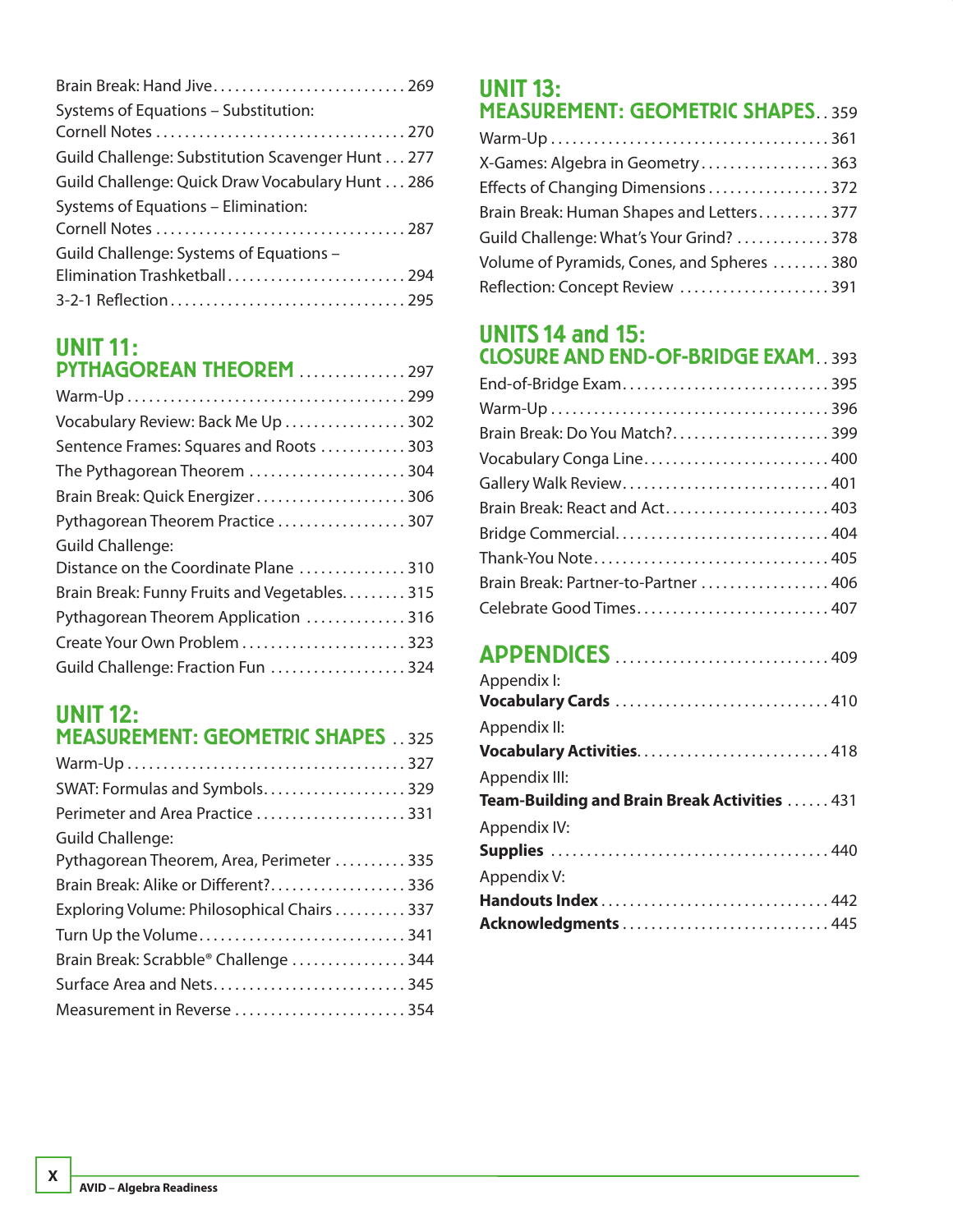# UNIT 5: Algebraic Concepts: Transformations and Expressions

## Objectives: The Students Will...

- Use official math language (OML) to describe mathematical concepts and processes.
- Simplify algebraic expressions using the distributive property and like terms.
- Explore congruence and similarity through translations, rotations, reflections, and dilations.

## **Activities**

- Warm-Up (15 min)
- Transformation Exploration, Part 1 (40 min)
- $\cdot$  SLAP (30 min)
- Transformation Exploration, Part 2 (30 min)
- Transformation Exploration: Card Sort and Summary (20 min)
- Expression-Problem Match (15 min)
- Substitution Crossword (35 min)
- See-Run-Do: Introduction to Algebra (40 min)
- Exit Ticket (5 min)

### **Handouts**

- Warm-Up, Unit 5
- Transformation Exploration: Translations
- Transformation Exploration: Rotations
- SLAP Cards (2 copies of 4 sets; located on curriculum CD)\*
- Transformation Exploration: Reflections
- Transformation Exploration: Dilation 1
- Transformation Exploration: Dilation 2
- Transformation Exploration Card Sort (1 set per pair of students plus 1 set for the board)\*
- Expression-Problem Match
- Substitution Crossword
- See-Run-Do Equations (1 set per group)\*
- See-Run-Do Poster (1 per group and 1 per student) $*$
- Exit Tickets (use handout from Unit 1; 1 ticket per student)\*

## Resources and Supplies

- Markers, highlighters, pencils, scissors, sticky notes, glue sticks, adhesive tape, colored pencils
- 4" x 4" squares of patty paper or wax paper (5 per group)
- Envelopes (1 per pair of students)
- Cardstock
- Baggies (1 per group)
- Chart paper (optional)

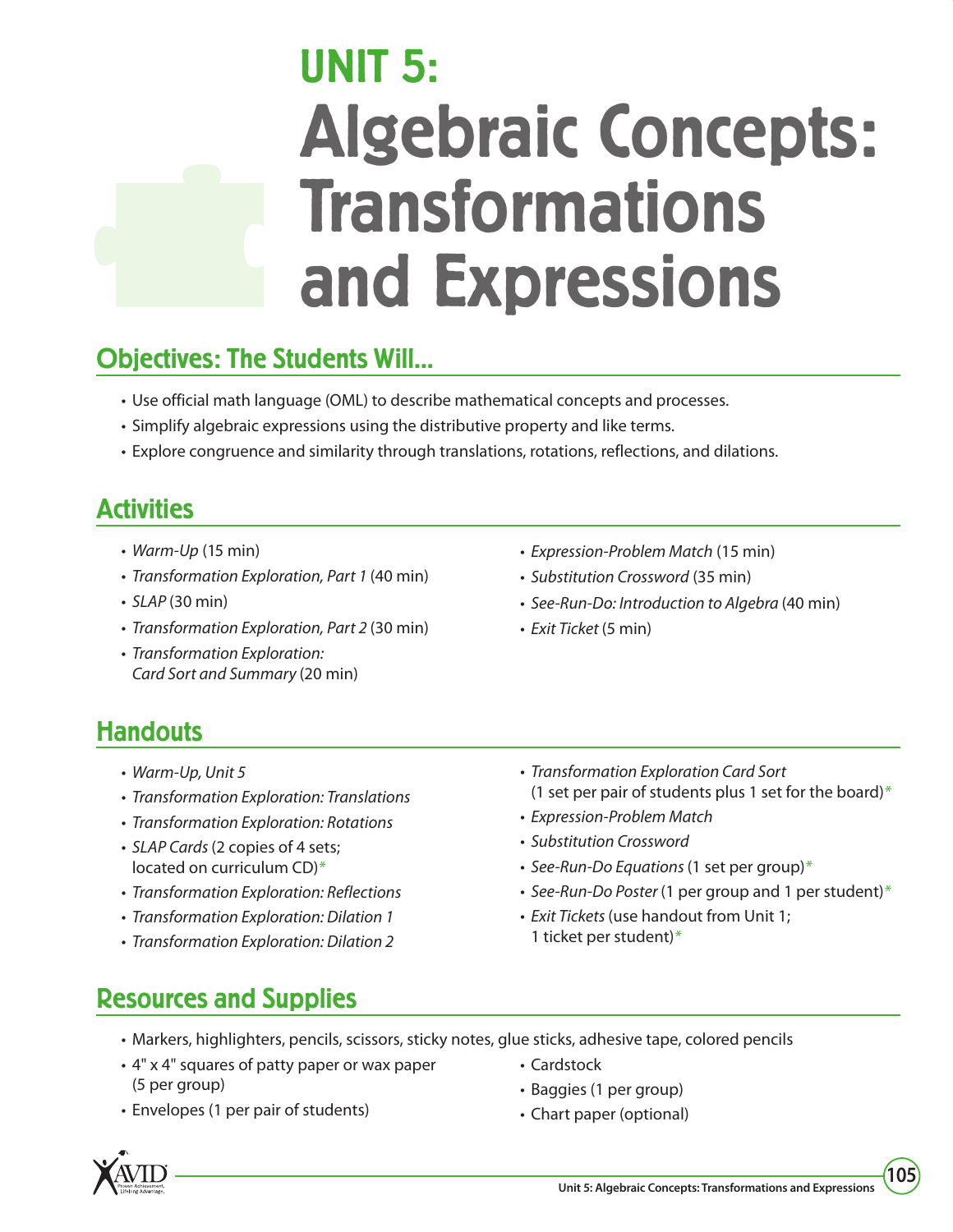## Teacher Preparation

- Prepare the sets of SLAP Cards (template provided on curriculum CD) by copying them on cardstock and cutting them apart. The sets can be copied in color or black and white.
- Cut cards for Transformation Exploration Card Sort and place each set in an envelope.
- Copy See-Run-Do Poster (1 per group and 1 per student) and post the posters in separate locations for the activity.
- Copy and cut See-Run-Do Equations sets and place each set in a bag.
- Copy and cut Exit Tickets (if using handout from Unit 1 for activity).

### WICOR Strategies

- **W** Reflect on learning
- **I** Analyze and reproduce algebraic problems
- **C** Collaborate on activities
- **O** Plan and organize using note-taking and Interactive Notebooks
- **R** Read and interpret math word problems

### ELL Strategies

- Vocabulary building
- Peer collaboration
- Speaking and listening exercises in math
- Sentence frames
- Visuals and manipulatives

## Alignment to Math Common Core State Standards: The Students Will…

- Evaluate expressions at specific values of their variables. Include expressions that arise from formulas used in real-world problems. Perform arithmetic operations, including those involving whole-number exponents, in the conventional order when there are no parentheses to specify a particular order (Order of Operations). (6.EE.2c)
- Apply the properties of operations to generate equivalent expressions. (6.EE.3)
- Verify experimentally the properties of rotations, reflections, and translations. (8.G.1)
- Understand that a two-dimensional figure is congruent to another if the second can be obtained from the first by a sequence of rotations, reflections, and translations; given two congruent figures, describe a sequence that exhibits the congruence between them. (8.G.2)
- Describe the effect of dilations, translations, rotations, and reflections on two-dimensional figures using coordinates. (8.G.3)
- Understand that a two-dimensional figure is similar to another if the second can be obtained from the first by a sequence of rotations, reflections, translations, and dilations; given two similar two-dimensional figures, describe a sequence that exhibits the similarity between them. (8.G.4)

#### Vocabulary

- algebraic expression
- congruent
- constant
- dilation

• reflection

• rotation

- simplify
	- translation
- scale factor
- similar figures



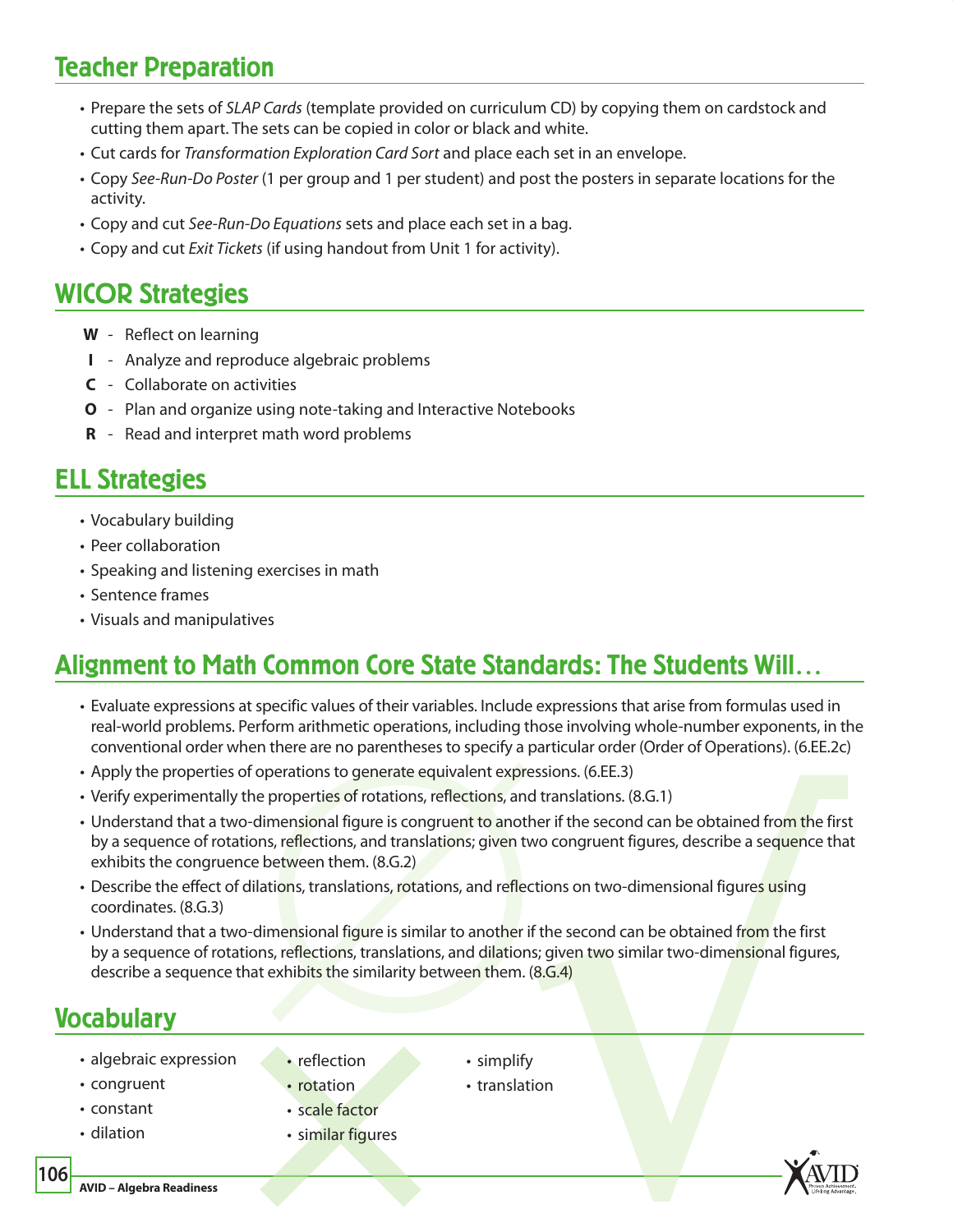## Transformation Exploration, Part 1

#### INTRODUCTION

The Transformation Exploration, Part 1 activity provides students with the opportunity to explore congruence and similarity through translations and rotations of plotted coordinates. Reflections and dilations will be explored in Part 2, after a Brain Break activity that will allow the students a mental break from the intense activity.

#### time

40 minutes

#### handouts

- Transformation Exploration: Translations
- Transformation Exploration: Rotations

#### supplies

- Colored pencils
- 4"x 4" squares of patty paper or wax paper (2 per group)
- Sticky notes or scratch paper (1 per group)

## Teacher Directions

• Create groups of three students each. Allow them 4 minutes to discuss and write their group's definitions for the following terms on INB page 33. This should be done without referring to the vocabulary cards at the back of their INBs. Tell students to leave space between each definition to add the correct definition.

| translation | scale factor (similar figures) |
|-------------|--------------------------------|
| dilation    | polygon                        |
| rotation    | similar                        |
| reflection  | congruent                      |

- After the groups' definitions have been written, ask students to record the actual definition of each word from the Vocabulary Cards (Appendix I). You may want to ask volunteers to explain each of the terms to the class.
- **ELL Note:** Include the more social language of "turn or spin" (for rotation), "flip" (for reflection), "slide or move" (for translation), "same size, same shape" (congruent or rigid), "same shape, different size," (similar) and "enlarged or shrunk" (for dilation).
- Each student will complete the first two Transformation Exploration pages (Translations and Rotations) during Part 1 of this activity. The next two *Transformation Exploration* pages (*Reflections* and *Dilation 1*) will be completed in Part 2, and the fifth page (Dilation 2) is to be used as an extension for early finishers.
- On a sticky note or scrap piece of paper, have each group select and write the coordinates of one point within the region  $0 \le x \le 5$  and  $0 \le y \le 8$ . Collect the papers with the selected points and randomly choose five points for the students to plot.
- Have each group record the points in their tables as you call them out, and plot the points on their graph paper. These five points are to be used for the starting image on all of the Transformation Exploration pages.

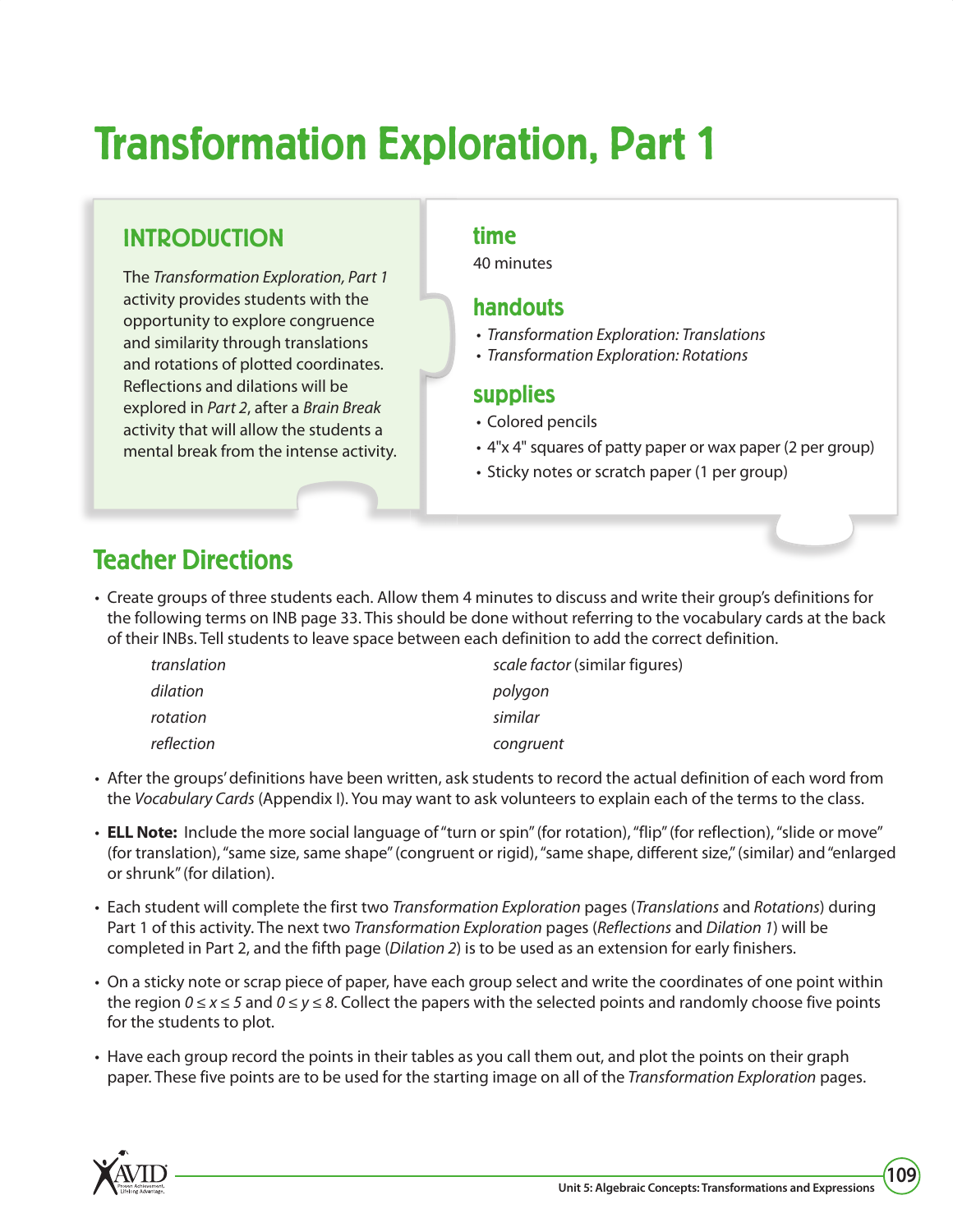- After all points have been plotted, instruct students to connect the points using a colored pencil to form a polygon.
- Direct the groups to trace their polygons onto a sheet of patty paper with one corner of the paper at the origin and the two adjoining sides following the x-axis and y-axis of the first quadrant.
- Before students begin the activity, review the use of the "prime" notation for the transformed values. If your district/state uses the subscript notation, you may want to have students change the prime designations to the subscript notation.
- Allow the groups about 20 minutes to complete the first two Transformation Exploration pages (INB pages 34 and 35).
- Students may have difficulty interpreting the algebraic representations of the transformations [e.g., translating from  $(x, y)$  to  $(-x, -y)$ ] or answering some of the questions on the page.
- Monitor each group during this process to make sure they are on the right track. Be mindful of the students' math backgrounds and their need for support in completing the activity.
- **Teacher Note:** Maintaining students' accountability during a group activity like this can be difficult, so be sure to communicate to all students that a random member from each group will be selected to present their group's findings at the end of the activity to the class. Encourage each group to make sure everyone in their group feels comfortable talking about what they did and what they learned from the exploration.
- Since the Transformation Exploration activity is long and rather intense, a fun activity is inserted between Parts 1 and 2.
- The debrief of the entire activity will take place after Part 2.

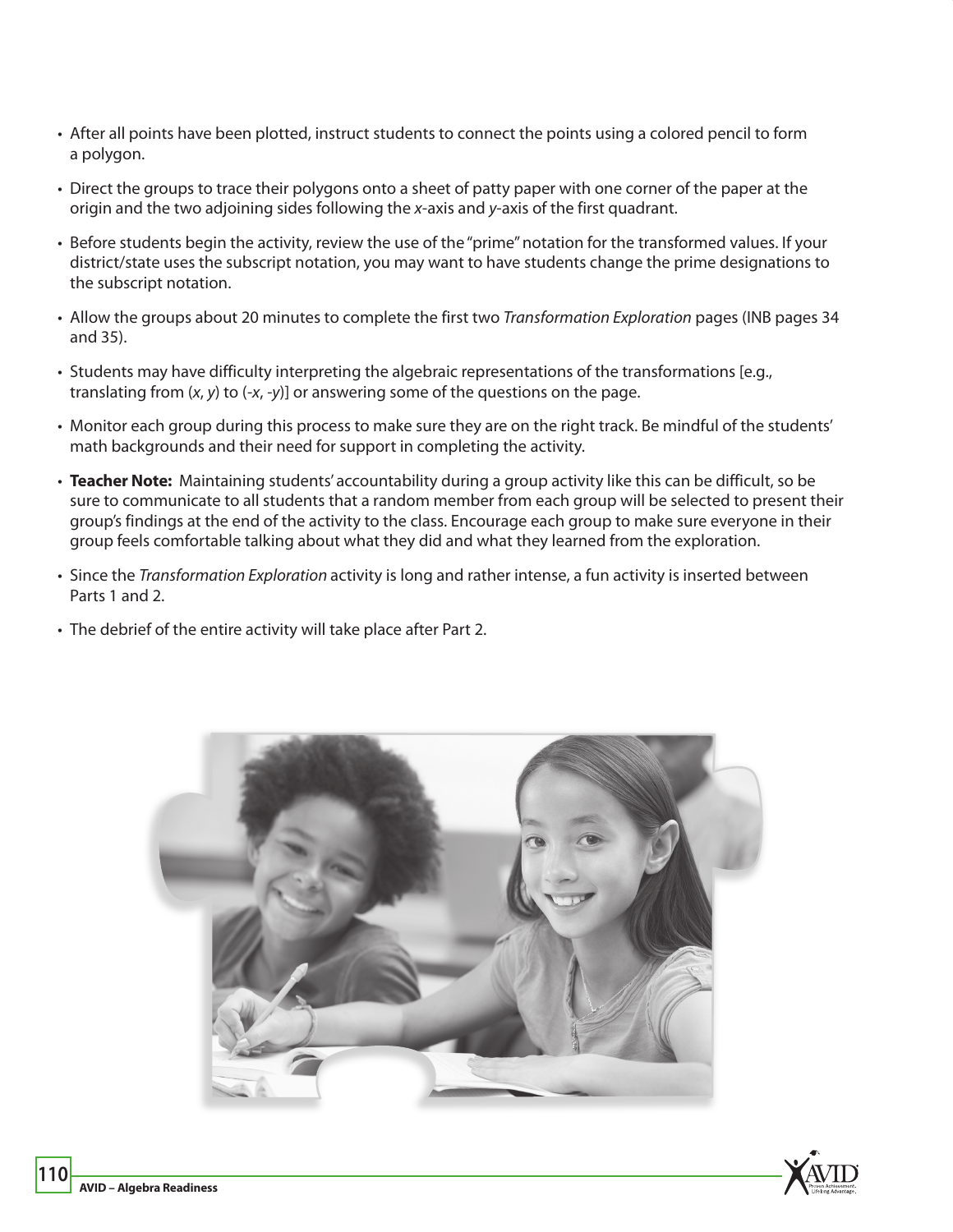## Transformation Exploration: Translations

- Record the coordinates of your original polygon in the table.
- Graph the polygon on the coordinate plane.
- Translate the polygon by (-6, 4) in the table.
- Graph the translation in a different color on the coordinate plane.

| Point         | Original<br>$(x, y)$ | <b>New</b><br>Point | Translation<br>$(x - 6, y + 4)$ |
|---------------|----------------------|---------------------|---------------------------------|
| Α             |                      | A'                  |                                 |
| B             |                      | B'                  |                                 |
| $\mathcal{C}$ |                      | C'                  |                                 |
| D             |                      | D'                  |                                 |
| F             |                      | E'                  |                                 |

#### **Answer the following questions by using your table, graph, and patty paper.**



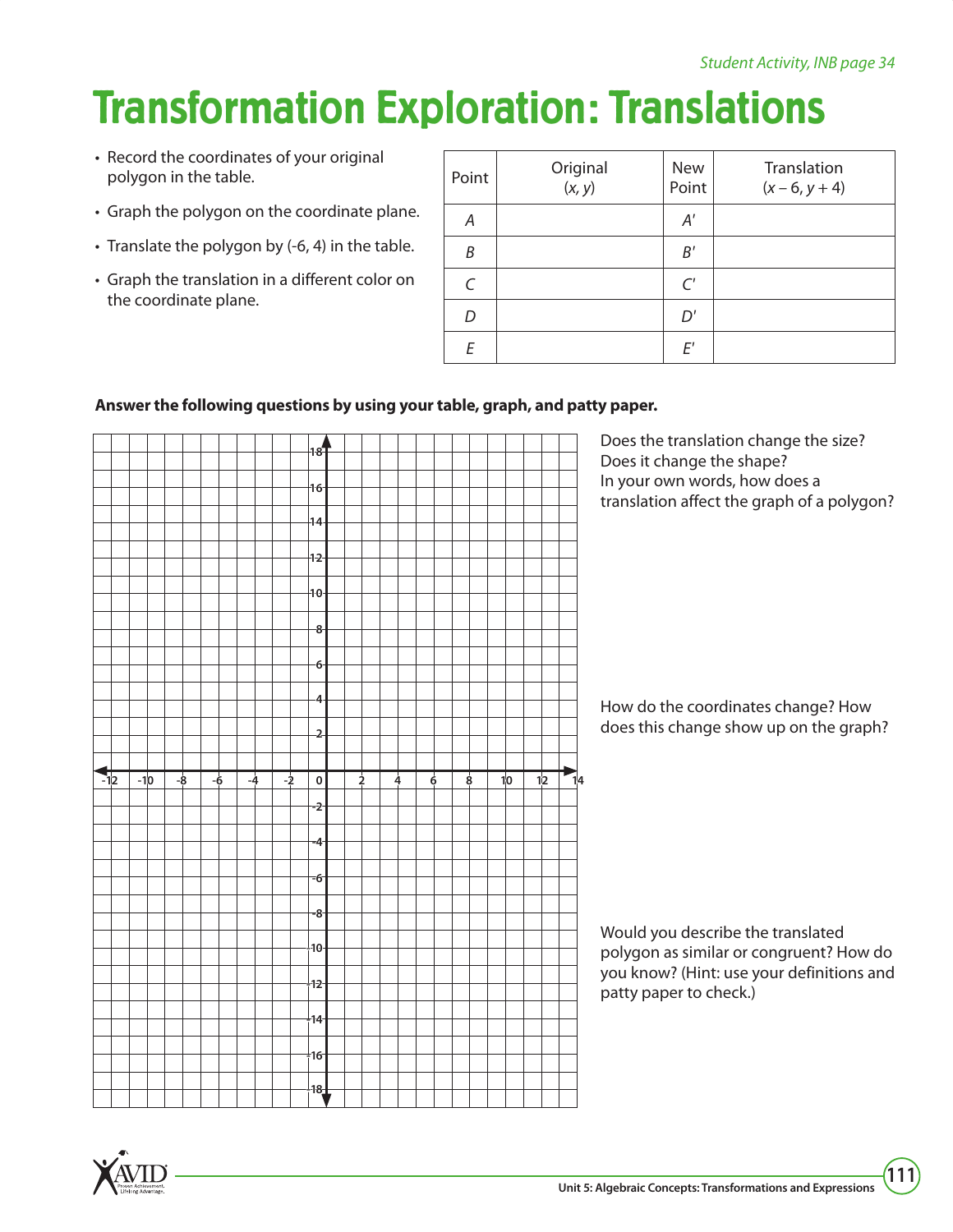## Transformation Exploration: Rotations

- Record the coordinates of your original polygon in the table.
- Graph the polygon on the coordinate plane.
- Translate the polygon by (-x, -y) in the table.
- Graph the rotation in a different color on the coordinate plane.

| Point     | Original<br>$(x, y)$ | <b>New</b><br>Point | Translation<br>$(-x, -y)$ |
|-----------|----------------------|---------------------|---------------------------|
| А         |                      | A'                  |                           |
| B         |                      | B'                  |                           |
| $\subset$ |                      | C'                  |                           |
| D         |                      | D'                  |                           |
| F         |                      | E'                  |                           |

#### **Answer the following questions by using your table, graph, and patty paper.**

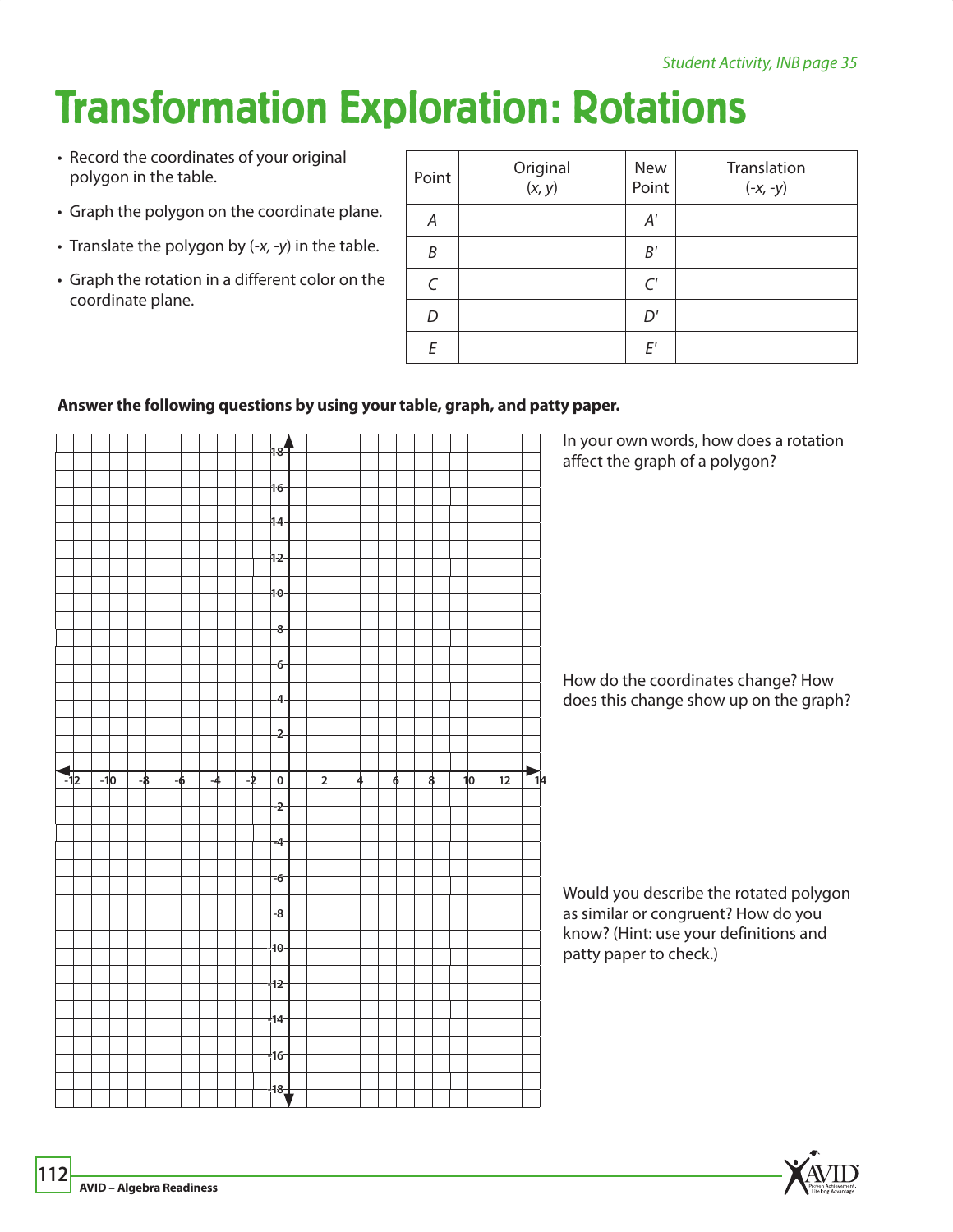## What's Your Fav?

### INTRODUCTION

The What's Your Fav? activity requires that students develop an algebraic equation from a multi-step word problem and use the process of substitution to solve the equation. Students may need support in working through the steps of these processes.



## Teacher Directions

- Depending on the skill of the students in using substitution in an algebraic equation, you may want to provide a few practice problems, such as the ones below, on defining a variable and translating a verbal expression to an algebraic expression. Students can write the examples on page 49 in their INBs.
	- Team A scored one-third as many points as Team B.
	- Keisha has eight more than three times as many books as Patrick.
	- Ava received two fewer than half as many points as Nahal.
- Ask students turn to *What's Your Fav?* on INB page 50 and have a student volunteer read the problem aloud.
- Identify the key words or amounts as a whole class. Ask students to highlight or underline the key words or amounts.
- Guide students in a discussion of defining the variable in the problem and identifying what algebraic expressions they will need to solve the problem.
- Allow students about 10 minutes to work in groups of two or three on writing the equation for Part 1. Monitor and, as necessary, redirect students' work on writing the equation.
- Once the equations are written, have students determine the number of votes that each food choice received.
- About 5 minutes before the time for the activity is over, ask for a volunteer to work the Part 2 problem on the board and explain the steps in the solution. Remind all students to check their work and correct it, if needed, as the problem is discussed.
- Instruct students to list in their INBs the steps they took to solve the problem. Remind them to use official math language. You may need to review with them the OML they might use in their explanation (e.g., variable, like terms, distributive property, simplify).
- If desired, award guild points for correct calculations.
- Close the activity with one of the energizers from Appendix III (e.g., Standing "O," Power Whoosh, or AVID Clap) as recognition of a job well done.